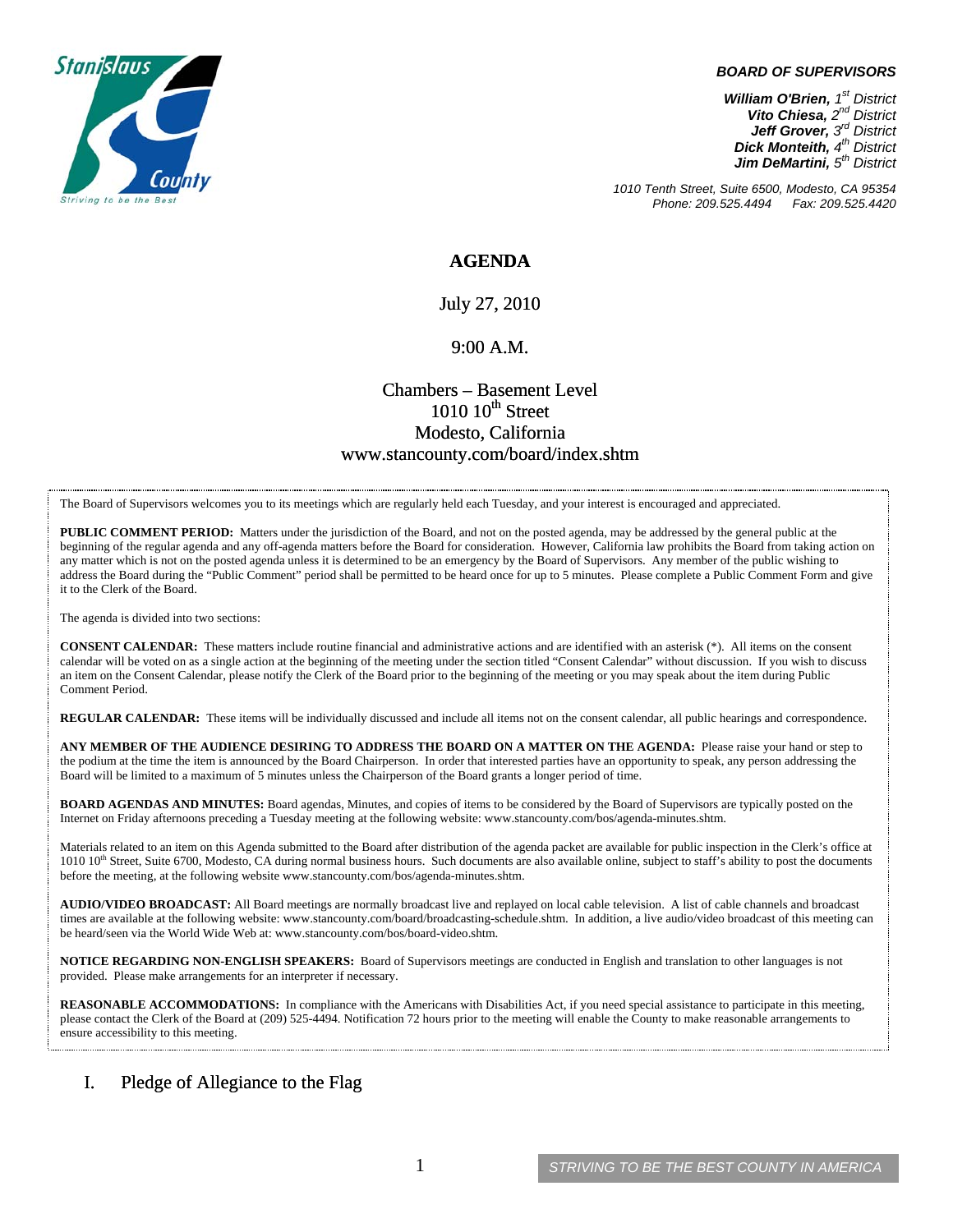- II. Presentation: Resolution Commending Deputy Executive Officer David Dolenar Upon his Retirement from County Service
- III. Public Comment Period
- IV. Consent Calendar
- V. Agenda Items
	- A. Miscellaneous
	- 1. Approval of the Minutes for July 20, 2010 ([View Item\)](http://www.stancounty.com/bos/minutes/2010/min07-20-10.pdf)
	- \* 2. Approval of Appointment of:
		- a. Karen Kilbert to the Commission on Aging ([View Item\)](http://www.stancounty.com/bos/agenda/2010/20100727/A02a.pdf)
		- b. Dan Cummins to the Oak Valley Hospital District Board ([View Item\)](http://www.stancounty.com/bos/agenda/2010/20100727/A02b.pdf)
	- \* 3. Approval to Proclaim August 2010 as Child Support Awareness Month in Stanislaus County – Child Support Services ([View Item\)](http://www.stancounty.com/bos/agenda/2010/20100727/A03.pdf)
	- B. Chief Executive Office
	- \* 1. Approval to Adopt a Resolution to Enter into a Mental Health Cooperative Agreement with the State Department of Rehabilitation for the Provision of Vocational Rehabilitation Services for Fiscal Year 2010-2011 – Behavioral Health and Recovery Services ([View Item\)](http://www.stancounty.com/bos/agenda/2010/20100727/B01.pdf)
	- \* 2. Approval of the Stanislaus County Legislative Platform for 2010 Chief Executive Office ([View Item\)](http://www.stancounty.com/bos/agenda/2010/20100727/B02.pdf)
	- \* 3. Approval to Amend the Facility Use Guidelines for the United Community Center and Park in Grayson to Allow Modified Rental Rates for Long Term Uses – Chief Executive Office ([View Item\)](http://www.stancounty.com/bos/agenda/2010/20100727/B03.pdf)
	- \* 4. Approval to Accept an Update on the Immediate Action Plan to Secure the Men's Honor Farm as a Result of the Fire in Barracks 1 and 2 on June 26, 2010 – Chief Executive Office ([View Item\)](http://www.stancounty.com/bos/agenda/2010/20100727/B04.pdf)
	- \* 5. Approval to Accept a Grant of \$50,000 from the Children and Families Commission for a Food Stamp Outreach and Enrollment Program and Issue a Request for Proposal (RFP) for Food Stamp Outreach and Enrollment Services – Community Services Agency ([View Item\)](http://www.stancounty.com/bos/agenda/2010/20100727/B05.pdf)
	- \* 6. Approval of a Memorandum of Understanding (MOU) with the American Red Cross-Stanislaus County to Define the Responsibilities for Responding to Disasters in Stanislaus County – Community Services Agency ([View Item\)](http://www.stancounty.com/bos/agenda/2010/20100727/B06.pdf)
	- \* 7. Approval to Amend the Agreement with Stanislaus County Police Activities League for Special Youth Programs through Fiscal Year 2010-2011 – Parks and Recreation ([View Item\)](http://www.stancounty.com/bos/agenda/2010/20100727/B07.pdf)
	- \* 8. Approval for Soul Harvest Worship Center to Have Exclusive Use of Salida Park on August 7, 2010, for their Second Annual Community Event – Parks and Recreation ([View Item\)](http://www.stancounty.com/bos/agenda/2010/20100727/B08.pdf)
	- \* 9. Approval of the Fox Grove Fishing Access Project and Expenditure in the Amount of \$228,276 Pursuant to the Roberti-Z'berg-Harris Block Grant Program in the California Clean Water, Clean Air, Safe Neighborhood Parks and Coastal Protection Bond Act of 2002 – Parks and Recreation ([View Item\)](http://www.stancounty.com/bos/agenda/2010/20100727/B09.pdf)
	- \* 10. Approval to Set a Public Hearing for August 24, 2010, at 9:05 a.m., to Consider the Fiscal Year 2010-2011 Assessment for the Del Rio Heights Landscape Assessment District – Parks and Recreation ([View Item\)](http://www.stancounty.com/bos/agenda/2010/20100727/B10.pdf)
	- \* 11. Approval of a County-Wide Agreement with Pestmaster Services, Inc. of Bishop, California for Pest Control Services – General Services Agency ([View Item\)](http://www.stancounty.com/bos/agenda/2010/20100727/B11.pdf)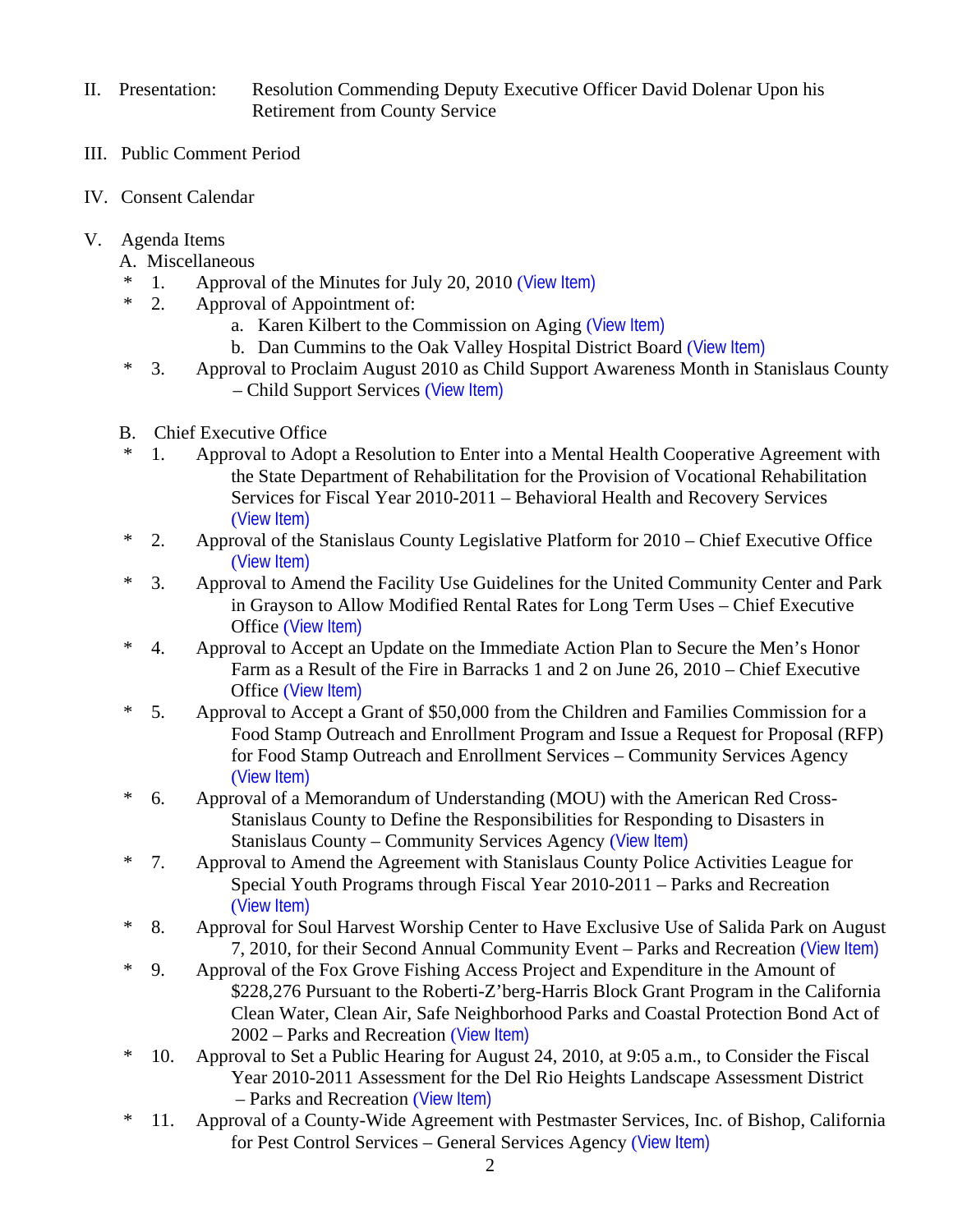- \* 12. Approval to Accept the Stanislaus County Treasury Pool's June 2010 Monthly Investment Report – Treasurer-Tax Collector ([View Item\)](http://www.stancounty.com/bos/agenda/2010/20100727/B12.pdf)
- \* 13. Consideration of a Request from the City of Modesto to Share the Cost of a "Measure M" Vote for the Parklawn Neighborhood to be Placed on the November 2, 2010 Ballot – Chief Executive Office ([View Item\)](http://www.stancounty.com/bos/agenda/2010/20100727/B13.pdf)
- C. Department of Public Works
- \* 1. Approval of the Alternatives to be Studied for the State Route 99 State Route 165 Project Study Report ([View Item\)](http://www.stancounty.com/bos/agenda/2010/20100727/C01.pdf)
- D. Department of Planning and Community Development
- E. County Counsel
- \* 1. Approval of Resolution Authorizing the Issuance and Sale of Ceres Unified School District Fiscal Year 2010-2011 Tax and Revenue Anticipation Notes ([View Item\)](http://www.stancounty.com/bos/agenda/2010/20100727/E01.pdf)
- VI. Scheduled Matters
	- 9:05 a.m. Public Hearing to Consider the Approval of the Fiscal Year 2010/2011 Annual Assessments for County Services Area Nos. 4 through 26, Landscape and Lighting Districts: Bret Harte, Bystrum, Howard/McCracken, Laurel, Paradise South, Riverdale, Riverview, and Shackelford ([View Item\)](http://www.stancounty.com/bos/agenda/2010/20100727/PH905.pdf)
	- 9:10 a.m. Public Hearing to Consider the Establishment of Fire Protection Facilities Fees for the Mountain View Fire Protection District to be Imposed Upon New Development that Occurs Within the District – Office of Emergency Services/Fire Warden ([View Item\)](http://www.stancounty.com/bos/agenda/2010/20100727/PH910.pdf)
- VII. Correspondence
	- 1. This Board has received a letter from the Children's Hospital and Research Center Oakland regarding the suspension of operations at the Modesto Children's Hospital and Research Center Oakland Specialty Care Center. ([View Item\)](http://www.stancounty.com/bos/agenda/2010/20100727/Corr01.pdf) (Recommendation: Refer to the Health Services Agency.)
	- 2. This Board has received a copy of the East Side Mosquito Abatement District's Fiscal Year 2010- 2011 Budget. ([View Item\)](http://www.stancounty.com/bos/agenda/2010/20100727/Corr02.pdf) (Recommendation: Refer to the Auditor-Controller.)
	- 3. This Board has received a Program Update from the San Joaquin River Restoration Program regarding the Interim Flow Releases from Friant Dam. ([View Item\)](http://www.stancounty.com/bos/agenda/2010/20100727/Corr03.pdf) (Recommendation: Refer to the Department of Public Works and the Agricultural Commissioner and Sealer of Weights and Measures.)
	- 4. This Board has received a letter from California Rural Legal Assistance, Inc. regarding noncompliance of the Stanislaus County General Plan Housing Element. ([View Item\)](http://www.stancounty.com/bos/agenda/2010/20100727/Corr04.pdf) (Recommendation: Refer to the Department of Planning and Community Development, County Counsel and the Chief Executive Office.)